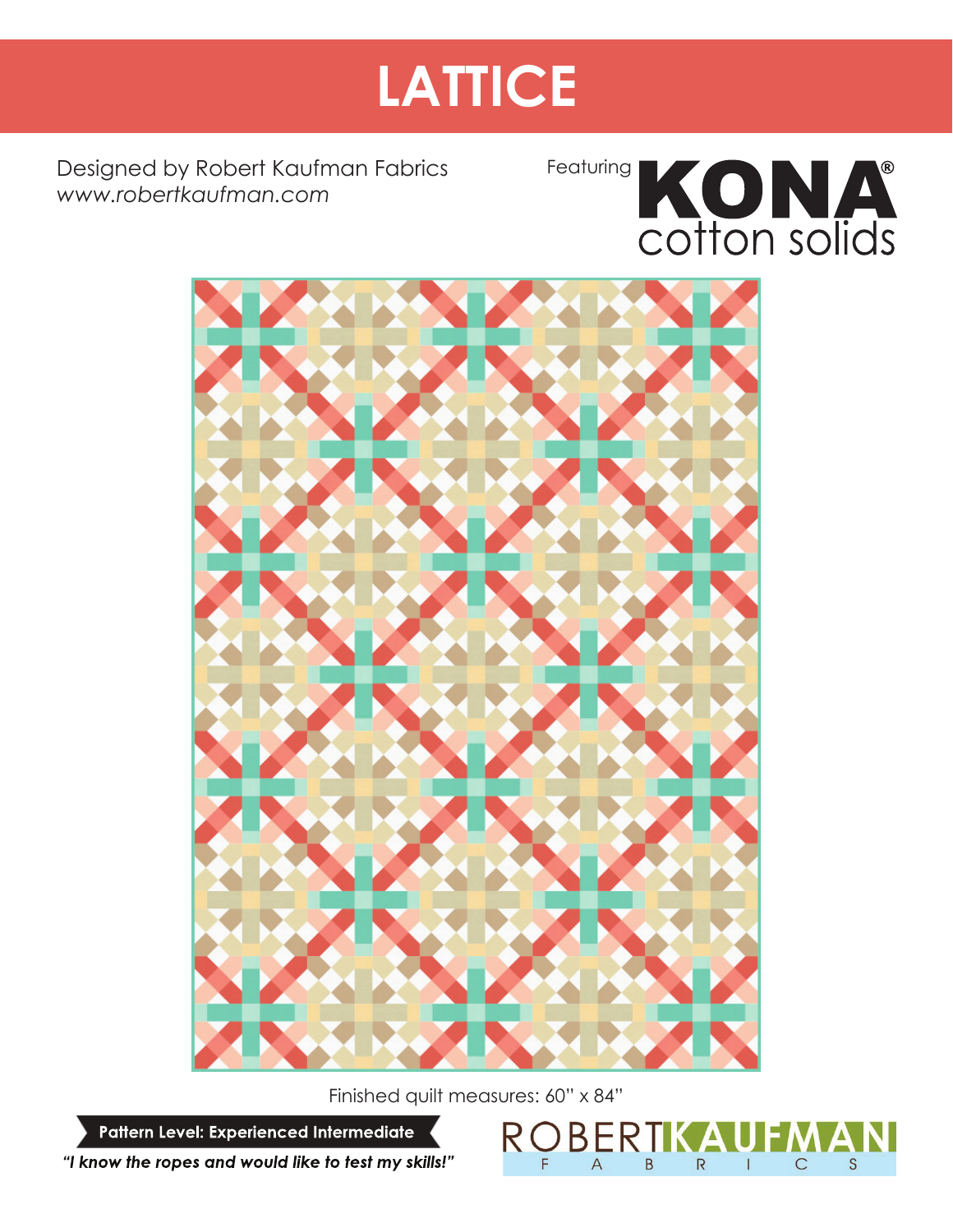## Fabric and Supplies Needed Fabric and Supplies Needed

*Fabric amounts based on yardage that is 40" wide.*

| Color                                                                      | <b>Fabric</b> | Name/SKU                      | Yardage    | Color                                                                   | <b>Fabric</b>  | Name/SKU                   | Yardage    |
|----------------------------------------------------------------------------|---------------|-------------------------------|------------|-------------------------------------------------------------------------|----------------|----------------------------|------------|
|                                                                            | $\wedge$      | K001-1321<br>SAGE             | $2/3$ yard |                                                                         | $\mathsf F$    | K001-1387<br>WHITE         | 2 yards    |
|                                                                            | $\mathsf B$   | K001-1328<br>SEAFOAM          | 1/2 yard   |                                                                         | G              | K001-1187<br><b>KHAKI</b>  | $2/3$ yard |
|                                                                            | $\mathsf{C}$  | K001-185<br><b>CREAMSICLE</b> | 1/2 yard   |                                                                         | $\overline{H}$ | K001-1306<br><b>RAFFIA</b> | 1 yard     |
|                                                                            | $\mathsf{D}$  | K001-1483<br>SALMON           | 1 yard     |                                                                         |                | K001-1323<br>SAND          | 1 yard     |
|                                                                            | $\mathsf E$   | K001-1176<br><b>ICE PEACH</b> | 1 yard     |                                                                         | J              | K001-1090<br>CREAM         | 1/2 yard   |
| Copyright 2016, Robert Kaufman<br>For individual use only - Not for resale |               |                               |            | You will also need:<br>5-1/2 yards for backing<br>5/8 yards for binding |                |                            |            |

# Notes Before You Begin

- Read through all of the instructions before beginning.
- All of the seam allowances are 1/4" unless otherwise noted.
- Press seam allowances open unless otherwise noted.
- Width of fabric (WOF) is equal to at least 40" wide.
- Right sides together has been abbreviated to RST.
- Remember to measure twice and cut once!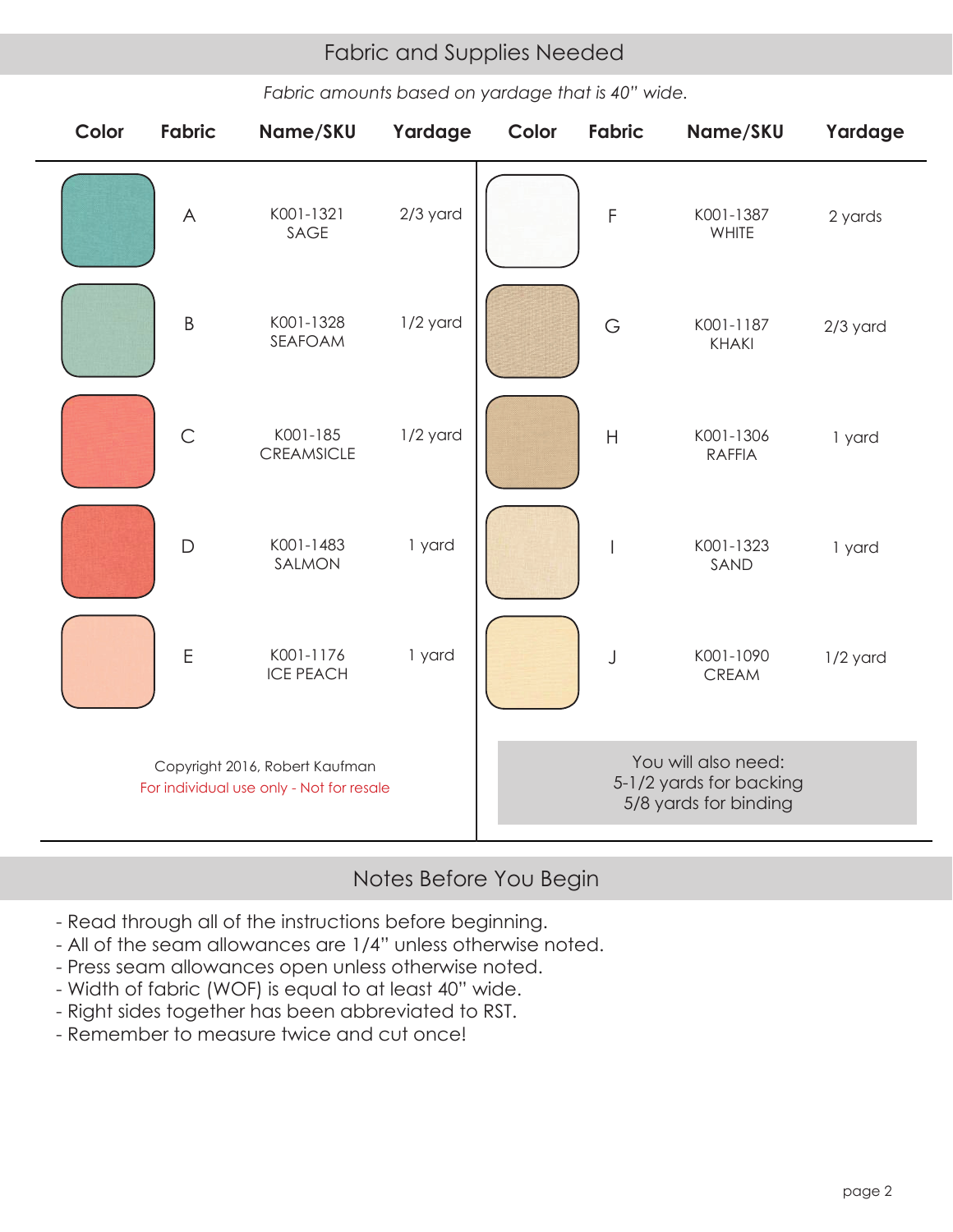# **Templates**

Prepare two hundred eighty copies of Template 1. Print 70 copies of page 3. Prepare one hundred forty copies of Template 2. Print 47 copies of page 4. Ensure that the 1" test square measures 1".

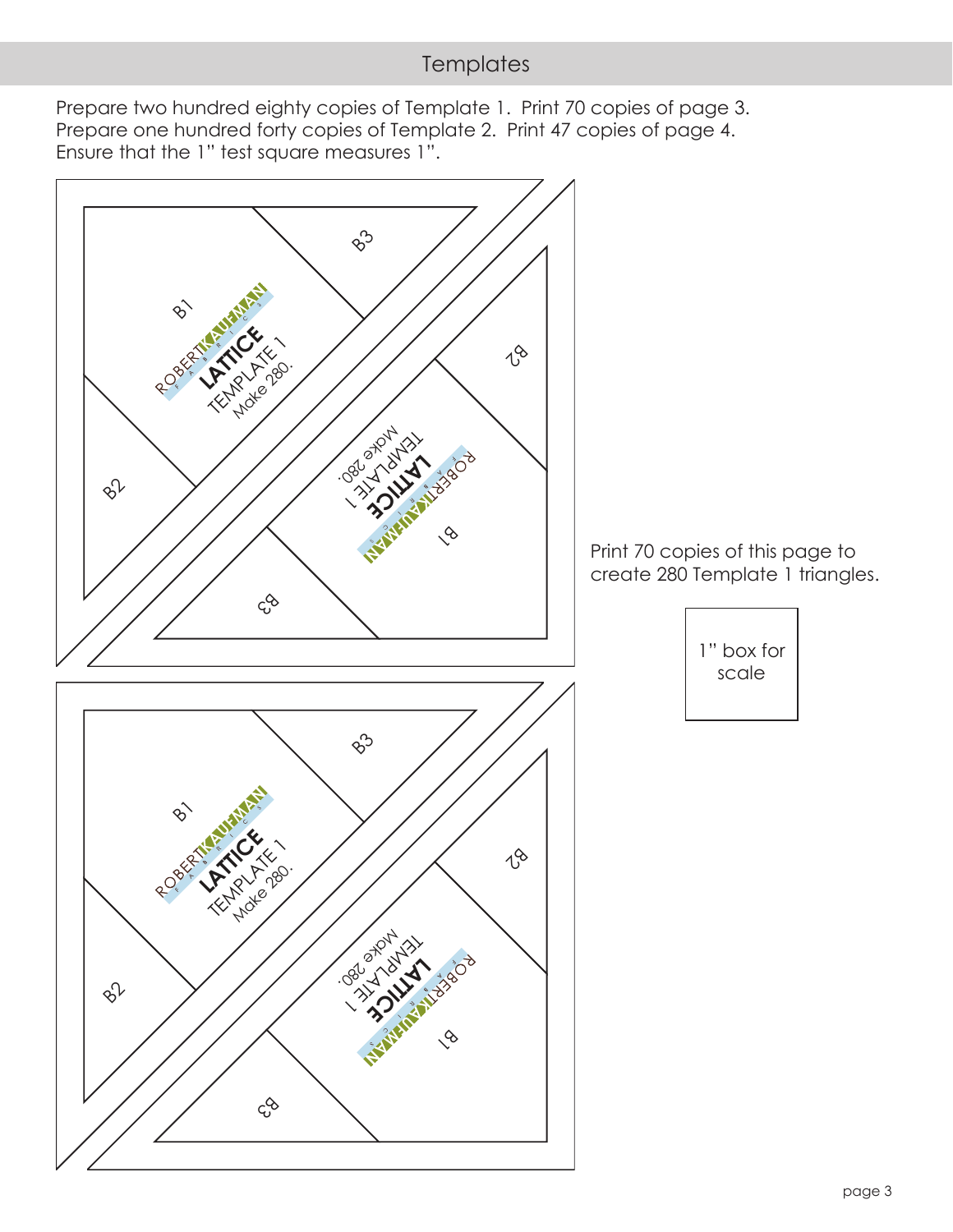

Print 47 copies of this page to create 140 Template 2 pieces.

> 1" box for scale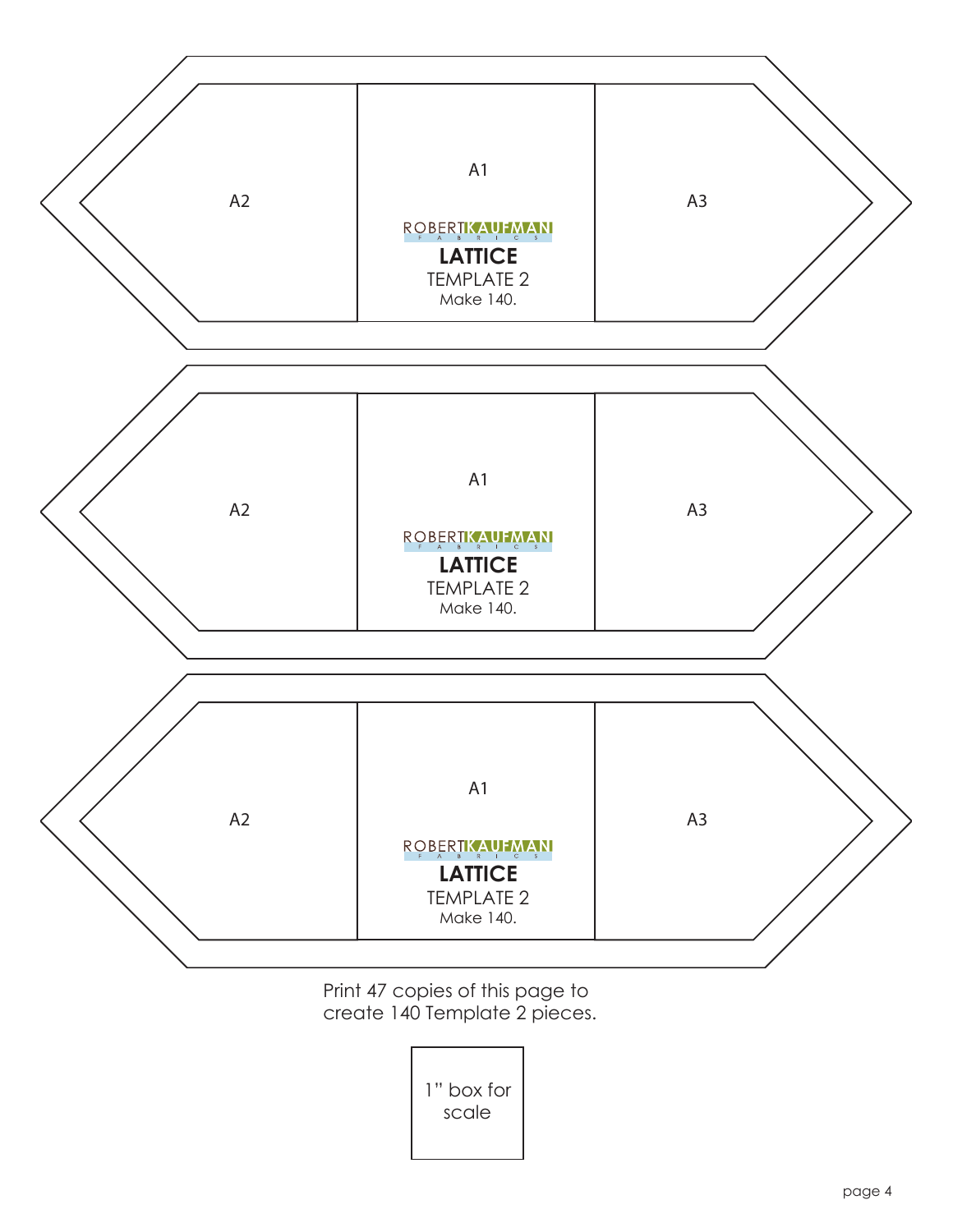#### **From Fabric A, cut:**

eight 2-1/2" x WOF strips. Subcut: - seventy-two 2-1/2" x 4" rectangles

#### **From Fabric B, cut:**

five 2-1/2" x WOF strips. Subcut:

- seventy-two 2-1/2" x 2" rectangles
- eighteen 2-1/2" x 2-1/2" squares

#### **From Fabric C, cut:**

six 2-3/4" x WOF strips. Subcut:

- seventy-two 2-3/4" squares for paper piecing the A Blocks, section A1

#### **From Fabric D, cut:**

twelve 2-3/4" x WOF strips. Subcut:

 - one hundred forty-four 2-3/4" x 3-1/4" rectangles for paper piecing the A Blocks, section B1

#### **From Fabric E, cut:**

twelve 2-3/4" x WOF strips. Subcut:

 - one hundred forty-four 2-3/4" x 3-1/4" rectangles for paper piecing the A Blocks, section A2 and A3

#### **From Fabric F, cut:**

eighteen 2-1/2" x WOF strips. Subcut:

- two hundred eighty 2-1/2" squares for paper piecing all blocks, sections B2 and B3.

Cut each square in half once along a diagonal, creating five hundred sixty triangles. five 2-3/4" x WOF strips. Subcut:

- sixty-eight 2-3/4" squares for paper piecing the B Blocks, section A1

#### **From Fabric G, cut:**

eight 2-1/2" x WOF strips. Subcut: - sixty-eight 2-1/2" x 4" rectangles

#### **From Fabric H, cut:**

twelve 2-3/4" x WOF strips. Subcut:

 - one hundred thirty-six 2-3/4" x 3-1/4" rectangles for paper piecing the B Blocks, section A2 and A3

#### **From Fabric I, cut:**

twelve 2-3/4" x WOF strips. Subcut:

 - one hundred thirty-six 2-3/4" x 3-1/4" rectangles for paper piecing the B Blocks, section B1

#### **From Fabric J, cut:**

five 2-1/2" x WOF strips. Subcut:

- sixty-eight 2-1/2" x 2" rectangles
- seventeen 2-1/2" x 2-1/2" squares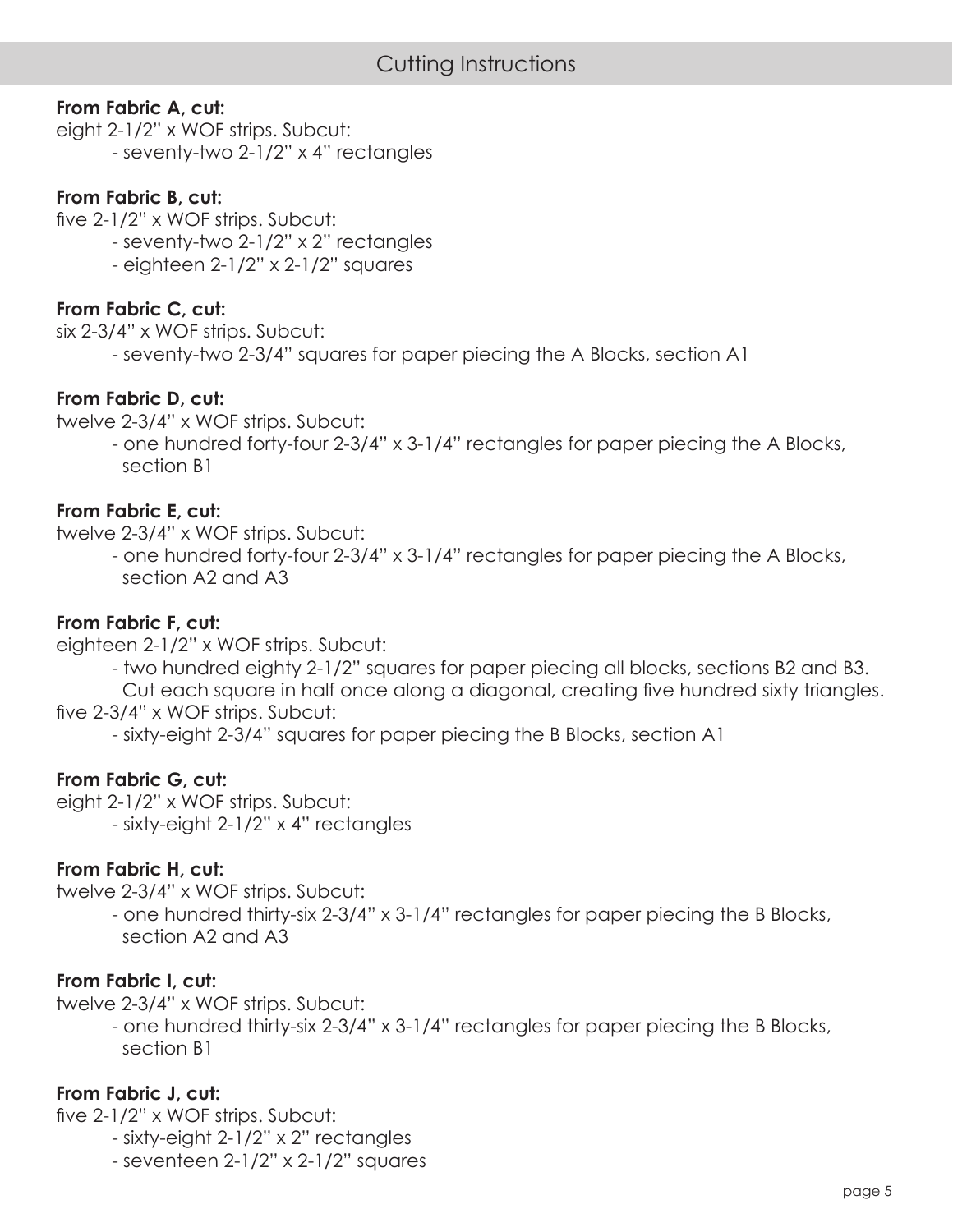## Assembling the A Blocks

Gather Fabric D and the Fabric F triangles. Using one hundred forty-four of the Template 1 copies, paper piece the block by placing Fabric D in the B1 position and Fabric F in the B2 and B3 positions, trimming seam allowances to 1/4" as needed. Trim to the size of the paper piecing template to complete and set aside. Repeat to make one hundred forty-four. Remaining Fabric F triangles will be used in the B Blocks.



Gather Fabrics C and E. Using half of the Template 2 copies, paper piece the block by placing Fabric C in the A1 position and Fabric E in the A2 and A3 positions, trimming seam allowances to 1/4" as needed. Trim to the size of the paper piecing template to complete and set aside. Repeat to make seventy-two.



Join two Template 1 units and one Template 2 unit, matching the seams. Press the seam allowance open. Remove the template paper. Resulting cross block unit should measure 5-1/2" x 5-1/2" square. Repeat to make seventy-two.

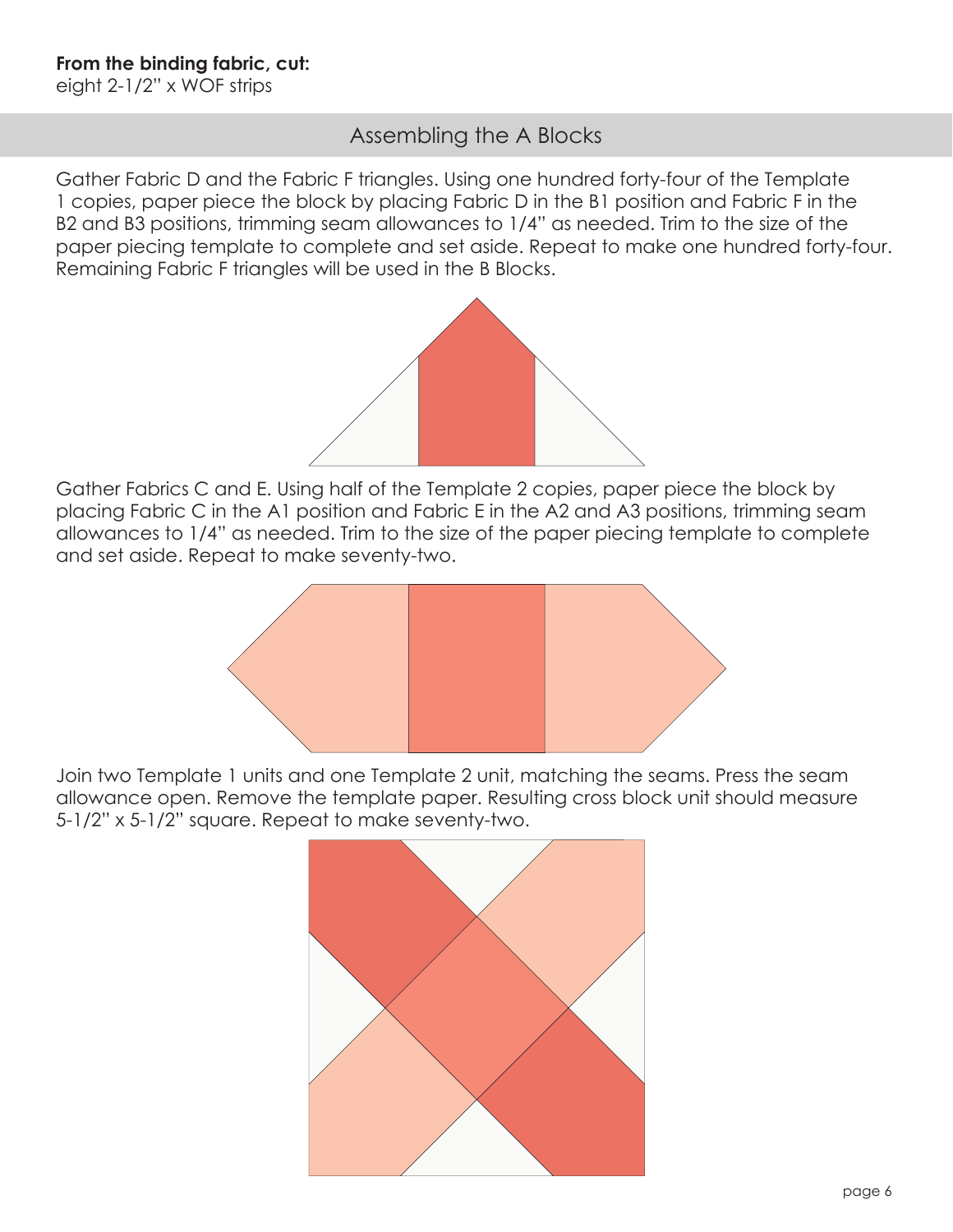Sew a 2-1/2" x 2" Fabric B piece to a Fabric A rectangle. Press toward Fabric B piece. Repeat to make seventy-two.



Using the 2-1/2" Fabric B squares, join the above units in three rows of three. Press seams away from the paper pieced sections. The A Block should measure 12-1/2" square. Repeat to make eighteen of Block A.



### Assembling the B Blocks

Gather Fabric I and the remaining Fabric F triangles. Using the remaining Template 1 copies, paper piece the block by placing Fabric I in the B1 position and Fabric F in the B2 and B3 positions, trimming seam allowances to 1/4" as needed. Trim to the size of the paper piecing template to complete and set aside. Repeat to make one hundred thirty-six.



Gather Fabrics F and H. Using half of the Template 2 copies, paper piece the block by placing Fabric F in the A1 position and Fabric H in the A2 and A3 positions, trimming seam allowances to 1/4" as needed. Trim to the size of the paper piecing template to complete and set aside. Repeat to make sixty-eight.

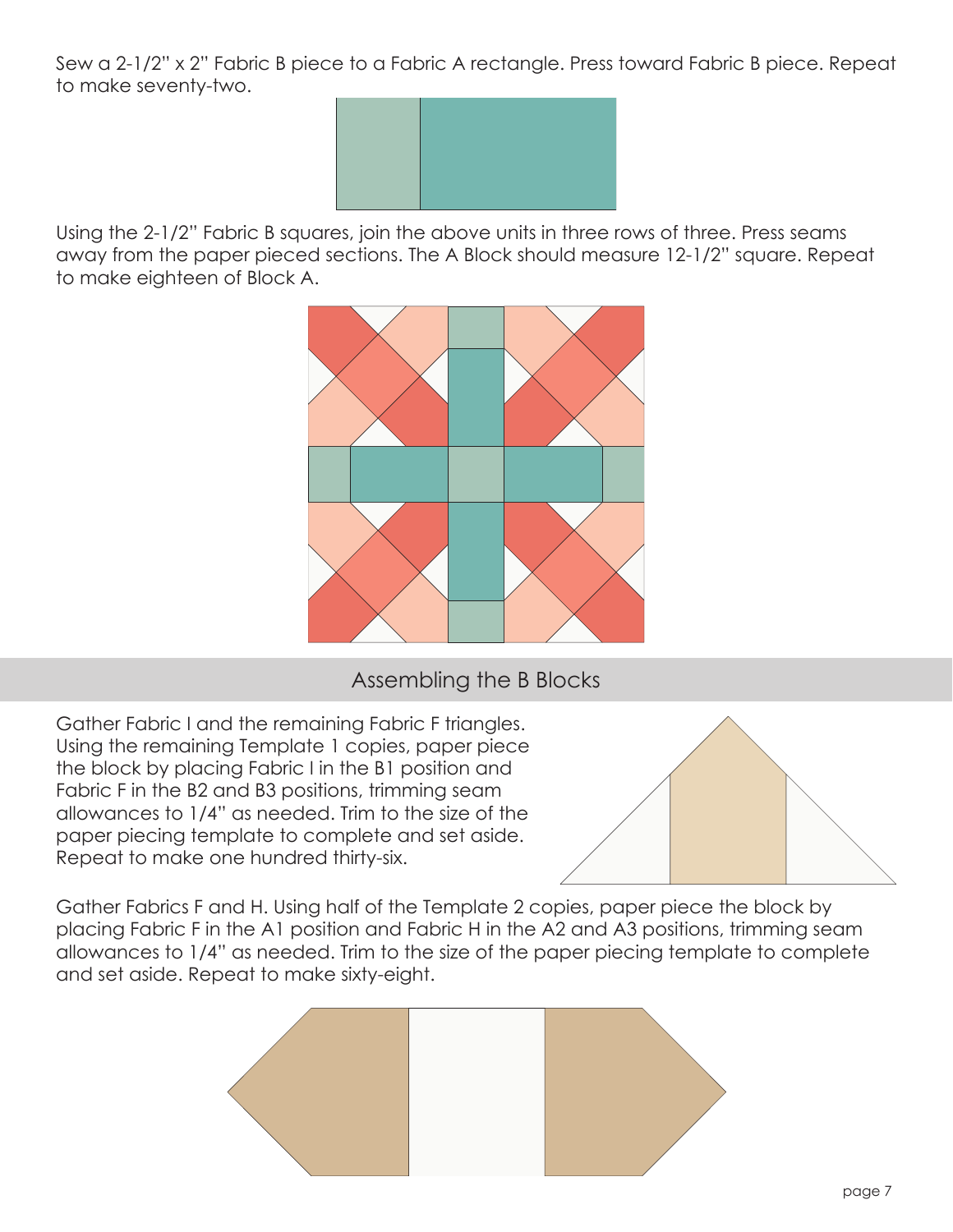Join two Template 1 units and one Template 2 unit, matching the seams. Press the seam allowance open. Remove the template paper. Resulting cross block unit should measure 5-1/2" x 5-1/2" square. Repeat to make sixty-eight.



Sew a 2-1/2" x 2" Fabric J piece to a Fabric G rectangle. Press toward Fabric J piece. Repeat to make sixty-eight.



Using the 2-1/2" Fabric J squares, join the above units in three rows of three, noting the orientation of the cross blocks. Press seams away from the paper pieced sections. The B Block should measure 12-1/2" square. Repeat to make seventeen of Block B.